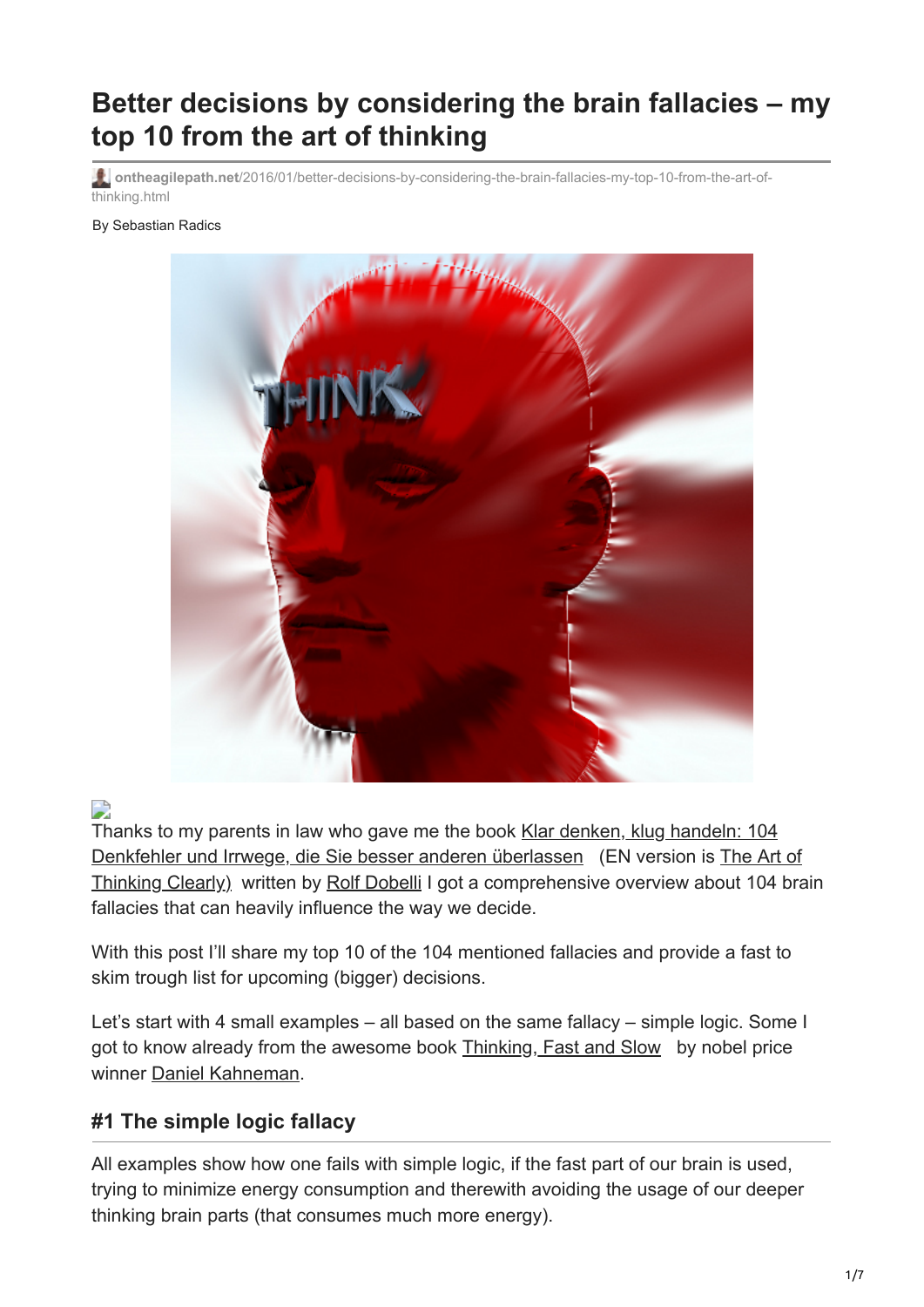Example #1

A table tennis racket and a ball cost together 1,10€. The racket costs 1€ more than the ball. How much does the ball cost?

Example #2

Imagine a sea with water lilies. The water lilies double the area they cover on the sea every day. After 48 days the sea is fully covered. How long did it take to cover half of the sea's surface?

Example #3

You're driving from location A to B with 100 km/h on average. You return from B to A with 50 km/h on average. What is your overall average speed?

Example #4

In a clothing company – 5 machines need 5 minutes to produce 5 shirts. How many minutes does it take to produce 100 shirts with 100 machines?

Check your first intention to answer the questions.

For me it was really interesting to see how fast the first answer was provided and that it needs concentration and extra effort to avoid the fast answer and check for the correct one.

| <b>Example</b> | Fast<br>answer | <b>Correct answer</b>                                                                                                                                                             |
|----------------|----------------|-----------------------------------------------------------------------------------------------------------------------------------------------------------------------------------|
| #1             | 10<br>Cent     | 5 Cent (5 Cent + 1,05€)                                                                                                                                                           |
| #2             | 24             | 47                                                                                                                                                                                |
| #3             | 75<br>km/h     | 66,66 km/h<br>(they cover the full distance from B to A! ILet's say they need one<br>hour from A to B, it takes 2 hours from B to A, so in total 3h<br>200 km/3 h = $66,66$ km/h) |
| #4             | 100'           | 5' (as each machine needs 5 minutes to produce one shirt)                                                                                                                         |

**Learning:** If a solution seems to be obvious – maybe at least do the recheck by calculating the way back  $\odot$ 

# **#2 The Survivorship Bias**

Success is more visible than failure. Thats why we systematically overrate our possible success.

- Behind every successful highly visible startup are many invisible crashed ones.
- The stock market is filled by current survivors but one has forgotten all the died companies

**Learning:** Ask for the failure stories. In addition to the provided numbers, how many did not survive? This provides a much better baseline for the next decision.

# **#3 The base rate neglect**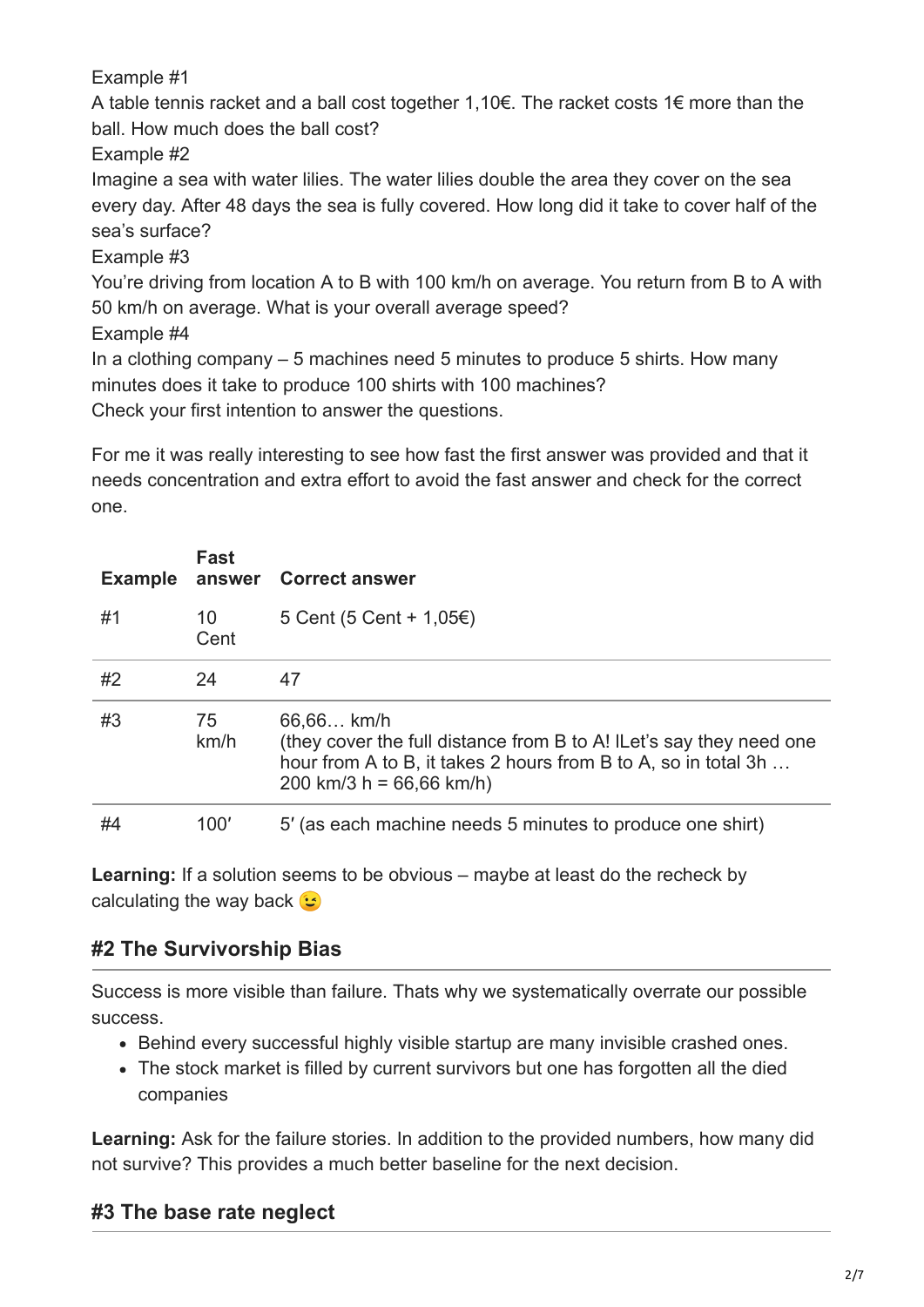A fallacy where one forgets to ask for the base of the distribution.

A simple example:

A thin, tall man wearing glasses who likes listening to Mozart.

What is more feasible: A) He is truck driver B) He is a professor for literature in Frankfurt Based on intuition and blinded by the matching facts of glasses and Mozart, maybe more connected with our picture of a professor many answer B.

But based on the probabilities you have to chose A.

There are fare more truck drivers in the world than professors for literature and you can assume that at least some more of them are listening to Mozart

Should I invest in a startup, assuming its the next global player? Maybe … but consider the likelihood to survive the first 5 years is just around 20%, becoming a global player… really low.

# **#4 Anchoring**

As soon as we start estimating something, we use an anchor (something we already know) as orientation. And we use and get influenced by anchors everywhere. The more we don't know about something to estimate the value of let's e.g. take the price of a house we can get anchored by a randomly provided number (that is at least somewhere in a range we could imagine).

That behavior is heavily used by people who are experts in selling things. They provide you an anchor early on (can be days before the final price negotiation) and often one will accept the offer that is somewhere around and thereby connected with the anchor.

In addition it is an important strategy to provide an anchor that shows a much higher price. That way you can make someone feel proud when negotiating an even "better price".

**Learning:** Being aware of anchoring helps to avoid being manipulated. Check the facts, try to get more offers and compare.

# **#5 Numbers: Averages and exponential growth**

### **Averages**

Example:

You drive by bus together with 49 randomly other passengers. Further assume everyone has a possession of money of 54k€. Now let's get the richest person in Germany in there – e.g. with a possession of 25 billion €.

How does your average change?

That simple example shows that we always have to be aware of the underlying distribution and possible outliers.

Would you cross a river that is on average one meter deep? Sure?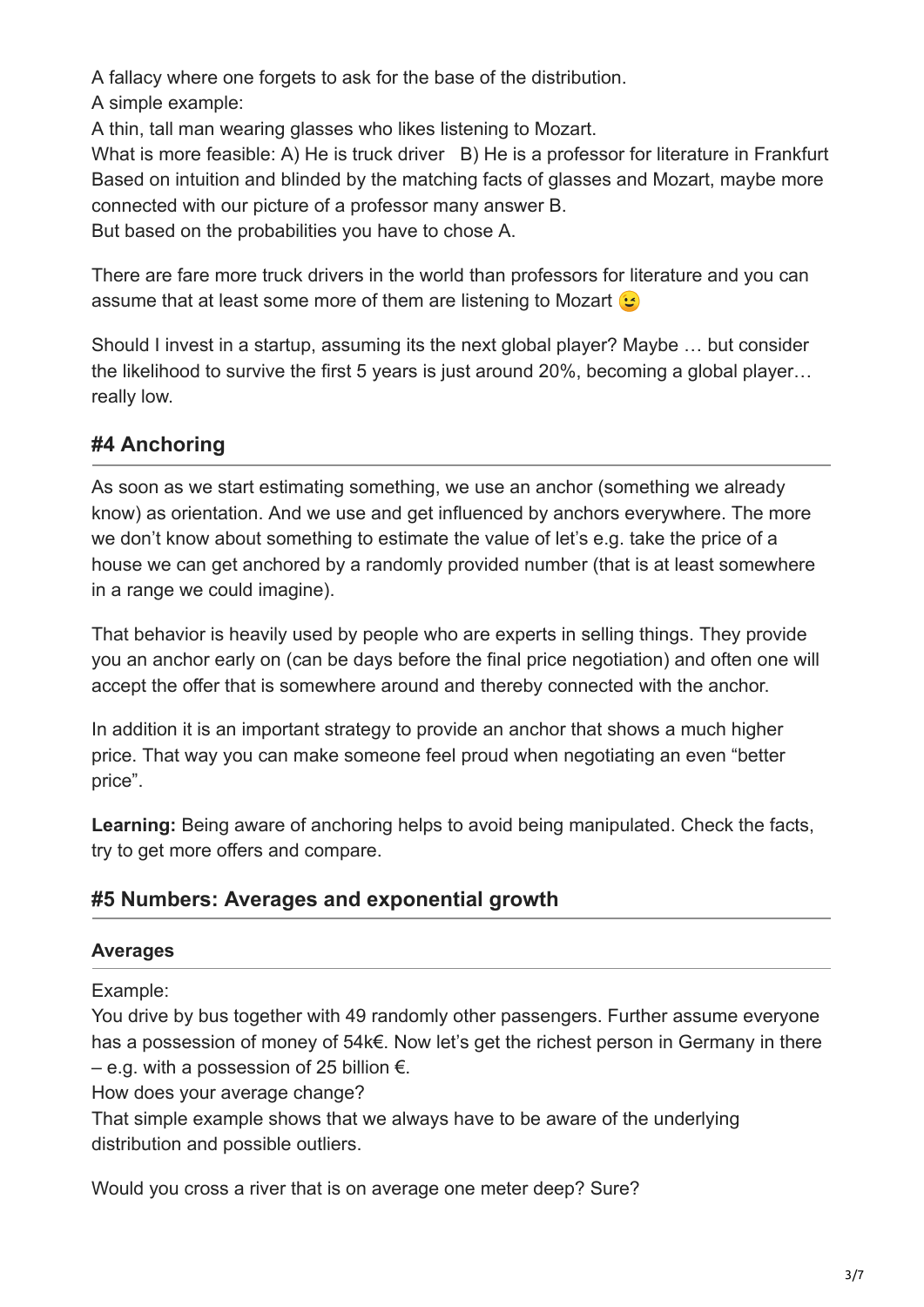Many things do not follow a normal distribution and applying an average is just plain wrong.

**Learning:** Check the underlying distribution. Is it possible that one outlier dominates the average? What is your median and standard deviation and does it support your average. If not check for percentiles and possible skewed or other than normal distributions. Get to know some good guys – statisticians  $\odot$ 

# **Exponential growth**

A simple example. Chose between:

- A) For the next 30 days you'll get 1000€ every day
- B) For the next 30 days you'll get on day one 1 cent, day two 2 cents, day three 4 cents and so on … daily doubled until day 30

What would you chose based on your intuition? (answer: A = 30.000, B > 10.000.000  $\odot$ 

We have no feeling for exponential growth like we have it intrinsically for linear growth. But we can use a simple trick, to calculate the time for doubling fastly. Just divide 70 by the growth rate and you know how much time it takes to double something (roughly). E.g. something grows with 7% per year – it takes 70/7=10 years to double. Learning: Don't trust your gut feeling regarding exponential growth, better use your calculator (or the as an approximation the simple 70/growth rate formula) Also check for the stage migration or Will-Rogers-Phenomenon

# **#6 Motivation crowding**

Everywhere where people do something without a monetary reward you destroy the underlying motivation as soon as you start offering money for the same task. The motivation drifts to earning/saving money instead of having fun doing the thing. Nicely shown already by Dan Pinks Drive – What really motivates us.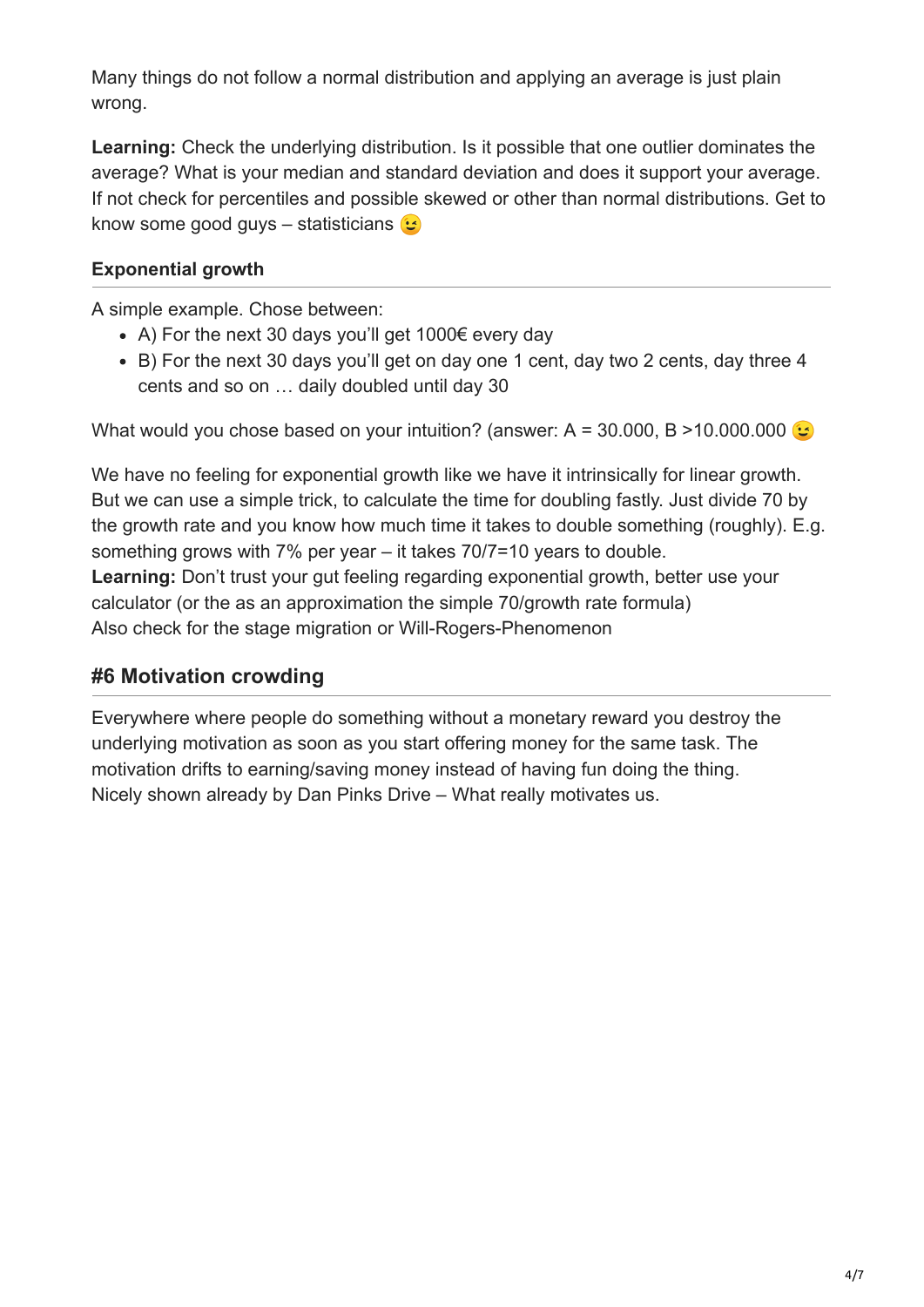

Watch Video At: <https://youtu.be/u6XAPnuFjJc>

### **#7 Social proof and group think**

One starts clapping the rest follows. One starts looking to heaven, others follow. … many more examples (like bubbles and crashes on the stock market, management practices like performance appraisals or using bonus systems) where we follow the others – social proof.

Social proof is deeply routed as in the past it was an important strategy to survive. Run when other start running or you will be eaten soon.

#### **Special case of social proof – group think**

One does not express one's real opinion because of the fear of being blamed, being disturbing. This way a group of brilliant people can make really bad decisions. Especially dangerous in a knit group with heavy consensus tendency. (If all others share an opinion why should I say the opposite and risk being not longer a member of the group).

**Learning:** Especially in knit groups, express your opposite view and request the hidden assumptions. If necessary nominate an *Advocatus diaboli*

**Learning:** Use your brain. Even if 50 million people believe in something (stupid) it is not already the truth.

#### **#8 The sunk cost fallacy**

We already invested that much money in this project. To stop it now means all our money is lost … we cannot stop it…

The sunk cost fallacy fires as soon as we've invested time, money, energy or love in something. The investment is taken as the argumentation why something makes sense.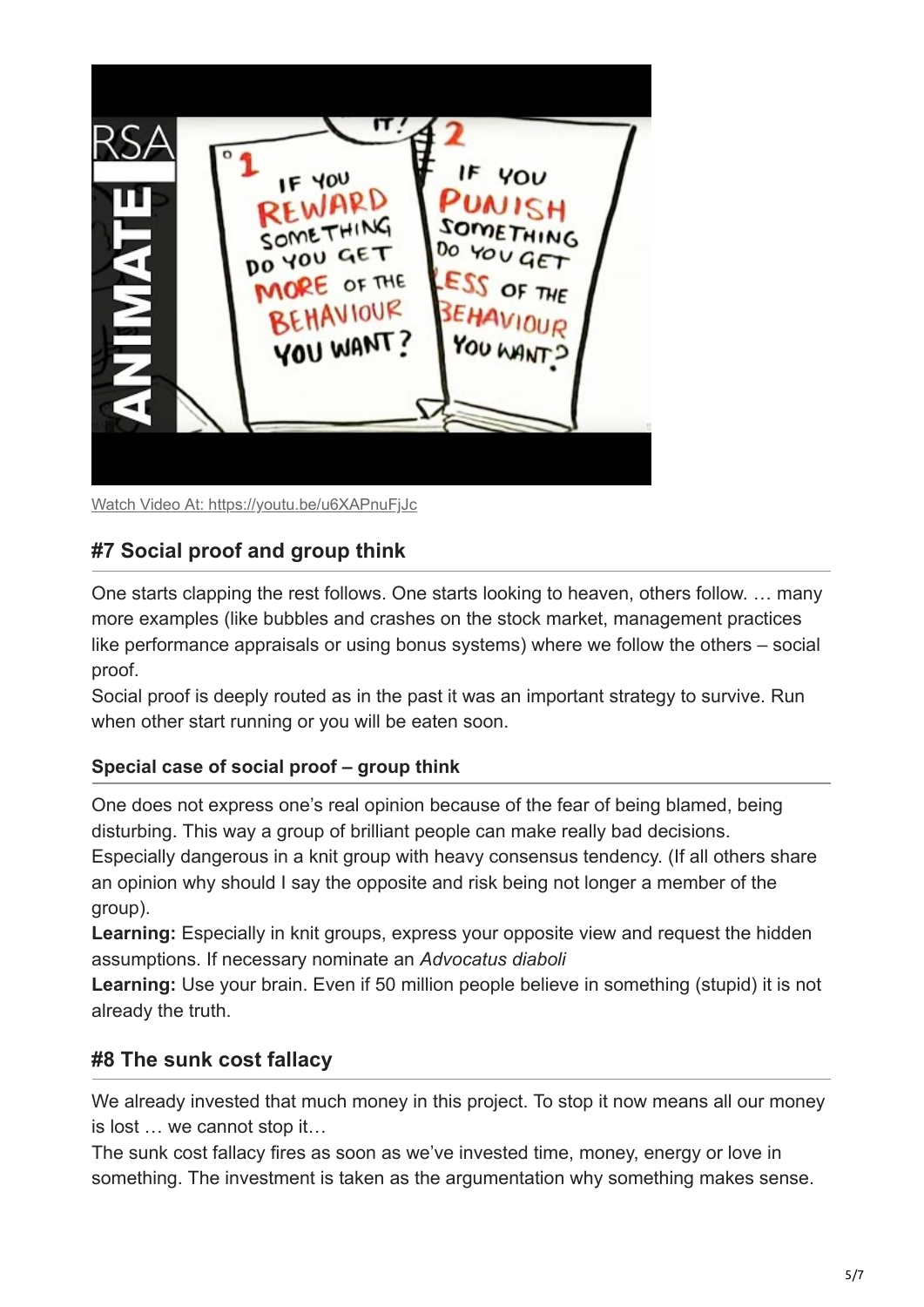E.g. on the stock market many orient on the entry price. But what really counts is the possibility we connect with a share. If our underlying assumptions change, we need to sell, independently of the entry price.

Dangerous – the more money we already lost the more we start keeping the investment hoping for better times to come.

Why – because one aims for being consistent. To interrupt a project in the middle undermines our strive for consistency and creates opposition.

**Learning:** There are many good reasons to continue something, but it is not a good one to consider an already done investment. What counts is the current situation and our assumption about the future.

# **#9 The hindsight bias**

Looking backward, everything seems to follow a logical order and just must have happened the way it happened. Our brain provides an order and builds a nice story around it. Every misleading fact is cleaned.

Dangerous – based on the hindsight bias we assume, that we can better predict the future, leading to wrong decisions.

**Learning:** Start reading more about the background of a decision and assumption a decision is based on. Start using a diary to check ones notes with the current real development of things.

# **#10 News Illusion**

News, many news and every day more – news are today for our spirit what is industrial sugar for our body – toxic. Top 3 reasons to heavily start reducing your news consumption:

#### **##1 Wrong risk landscape and weighting of the importance of topics**

Our brains react disproportionately heavy on shocking, loudly, fast growing stimuli but less on complex, abstract and silent information. And this fact is used by the media providers.

What follows is that we lose connection to everything subtly, complex and things with more background.

#### **##2 Most of the news are not relevant**

During the past 12 months you maybe consumed about 10.000 short news, 30 per day. Name one of it that lead to a better decision…? Would it be valuable, the news producers would have to be the richest people income wise (not the people behind producing news and earning money by selling news).

#### **##3 Waste of time**

One average one person wastes 1/2 day per week consuming news. Assuming 1 billion people use 1h a week consuming plain, stupid, bla bla news – this means we waste 2000 peoples lives in a week, by just consuming nothing.